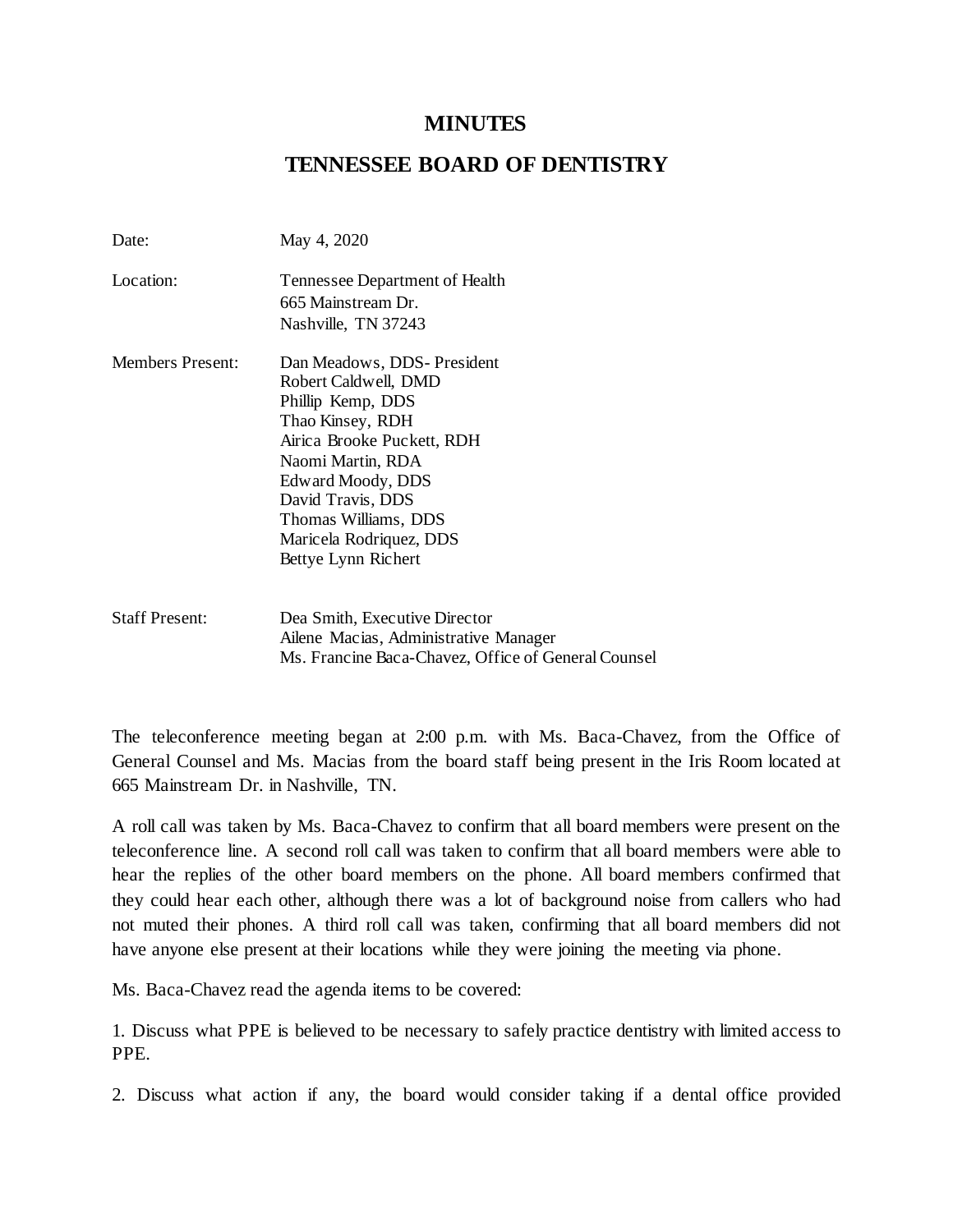services without sufficient PPE.

Due to the current COVID19 pandemic, the emergency meeting was called and was held via teleconference to avoid gatherings of 10 or more people. A motion was made by Dr. Kemp to move forward with the meeting, and the motion was seconded by Ms. Puckett. A roll call vote was taken, and the motion passed after all board members confirmed the meeting was necessary and should move forward.

Ms. Baca-Chavez reviewed the requirements of a teleconference meeting: that the subject matter to be discussed required timely action, the physical presence of all members is not practical given the time frame in which action is required, and the participation of all or some of the members via electronic means is necessary. Ms. Puckett made a motion that the meeting did meet all of the requirements necessary for a teleconference to be held. Dr. Rodriguez seconded the motion, and the motion carried following a roll call vote.

Ms. Baca-Chavez reminded the board's authority was regulated by statute, and includes the following areas: prescribe rules and regulations for examination, conduct examinations, approve courses for schools, issue licenses, conduct disciplinary hearings, conduct on site anesthesia inspections, and promulgate rules to clarify the provisions contained in their statutes. She then turned the meeting over to Dr. Meadows, the Board President.

Dr. Meadows welcomed everyone to the special board meeting, and asked again for everyone on the call to keep their phones on mute, unless they wished to speak. He also requested that anyone wishing to speak should identify themselves and wait to be called upon before speaking. Joining the call was Dr. Terryl Propper from the TDA, Cindy Godfrey from the TN Dental Hygienist Association, Keith Gilmore from the TN Academy of General Dentistry, Alicia Azimipour from the Nashville Dental Hygiene Association, and Whitney Howard from the TN Dental Hygienist Association, were among the association or organization representatives on phone. Dr. Meadows gave a brief review of the Executive Orders released by the Governor's Office that have affected the dental profession, ending with the order allowing dental offices to resume practicing on May 6th. In his statement, he also discussed that dental professionals have received many calls from patients asking for dental offices to provide non-emergent dental care, and the dentists are ready to go back to work. Dr. Meadows said the safety of all dental office staff, dental professionals, and patients must be our highest priority when re-opening offices to provide care. He also believes that dental professionals have been practicing with proper PPE in a hygienic office environment for many years, and they follow OSHA standards. Dr. Meadows reminded those on the teleconference of the board's lack of ability to open or close dental offices, and is even limited with the way they can make rules.

Dr. Kemp made a motion to adopt the ADA guidelines on how to open up dental practices to treat patients. Dr. Travis seconded the motion. Dr. Rodriguez agreed with Dr. Kemp's statement. Dr. Meadows asked for questions and comments from the audience concerning the motion to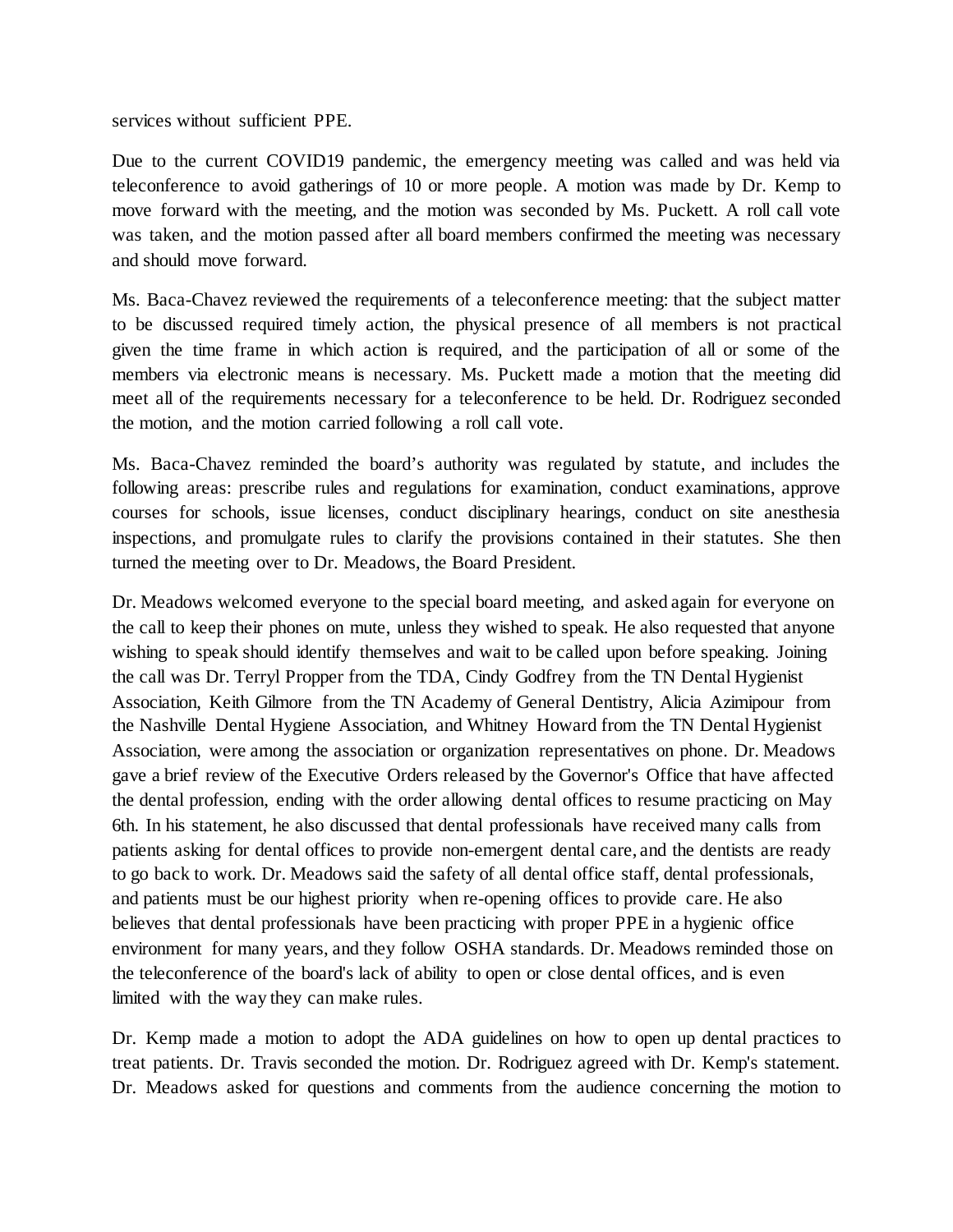adopt the ADA guidelines. Caller Dr. Tanya Porter, asked if anything in the ADA guidelines would be over ridden by OSHA. Dr. Travis stated anything done now as far as adopting guidelines will need to be modified as we move forward, due to the changes in the guidelines from the ADA and CDC that have occurred during the pandemic. Dr. Meadows agreed any guidelines put out by the board will need modification in the future as the situation evolves. Ms. Porter asked that one agency be chosen by the board for the guidelines, so it is very clear for dental professionals which guidelines to follow. Ms. Baca-Chavez reminded the board they have the authority to adopt the ADA, CDC, OSHA or other guidelines. The board would then be choosing to enforce those guidelines and the board could take disciplinary action for unprofessional conduct if a complaint is filed. The board can also combine guidelines from multiple agencies if they so choose.

Ms. Puckett believes proper PPE and patient safety has been a high priority in the dental profession for years, long before the COVID pandemic. She believes it is time for dental professionals to go back to work, and the guidelines set forth are good examples for how to do so. Dr. Meadows expressed concern over the possibility of each of the guidelines turning into possible complaints if each part of the guidelines is adopted by the board. He suggested only some of the guidelines be adopted as those that will be enforced by the board, such as proper PPE. Ms. Puckett commented the portions of the guidelines stating patients and staff should have their temperatures taken in the office, the number of patients in the office at any one time should be limited, adults/parents accompanying patients should wear masks in the office, and PPE (gowns, gloves, masks, safety glasses, etc.) should be worn while working with patients. Dr. Kemp commented that he has been asking for weeks for a meeting concerning PPE, because a one hour meeting would be too short to discuss the specific details of which of the ADA guidelines to adopt. His goal is to get the dental professionals back to work, and the reason he joined the board was to help people and serve people and not to be a "police". In speaking to what board members that he has been able to with the limited ability, that is the heart of everyone. He feels that if the board is expected to hand out citations they should be involved in creating guidelines but thankfully the ADA has developed guidelines. Ms. Baca-Chavez reminded those on the call that the meeting could continue as long as necessary, and was not limited to the time frame listed on the public notice.

Dr. John Werther an oral surgeon in the Nashville area, suggested the guidelines be accepted on an interim bases, since they may need review and reflection based on incoming data to improve or alter, as needed. Dr. Kemp was willing to alter his motion based on Dr. Werther's suggestion. Ms. Puckett seconded the alteration of the original motion. Dr. Meadows asked if the board could "recommend" the ADA guidelines be followed, and then set some minimum standards from the board on items like PPE. Ms. Baca-Chavez asked for clarification regarding whether the ADA guidelines were going to be adopted, with a policy statement on minimum standards, if the board was wishing to enforce both in the form of disciplinary action for those who violate the guidelines and standards. Dr. Werther stated the board did not likely have the authority or ability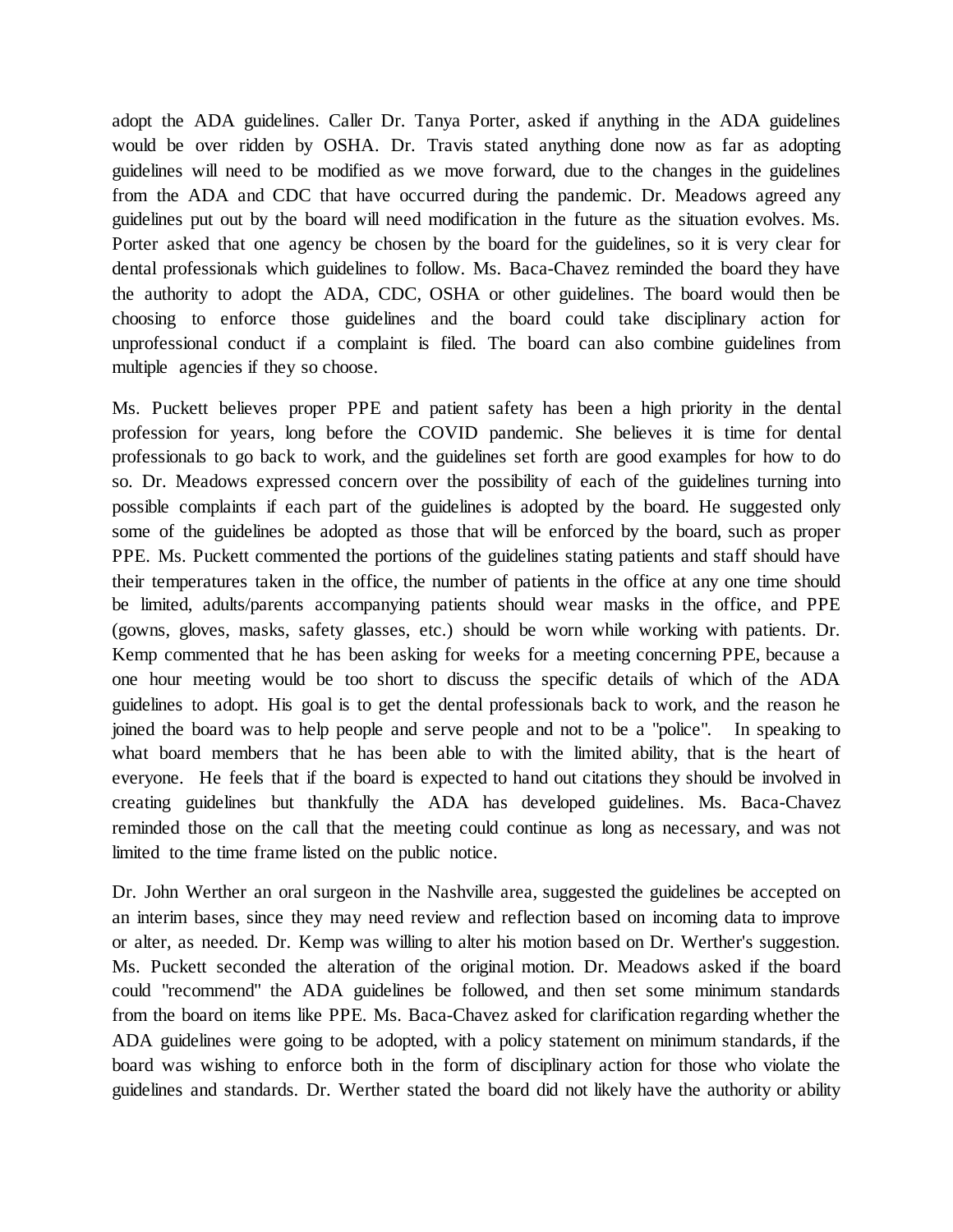to override OSHA standards regarding PPE. He discussed research about Level 3 masks being as effective, or more effective than the N-95 masks, but there are still a lot of unknowns about COVID19 and the nature of the virus. Dr. Werther cautioned the board against requiring a specific kind of mask be worn in dental offices, since research is still being conducted regarding the virus and requiring things like a certain level of mask could leave open the possibility of causing more issues for dental professionals and the board in the future. Ms. Puckett and Dr. Kemp agreed that they wished to help dental professionals get back to work to serve the residents of Tennessee, and they did not want to be in the business of "policing" licensees over PPE using policy statements and specific guidelines being enforced with disciplinary action. Ms. Baca-Chavez reminded the board members that by adopting the ADA guidelines, the board would have the authority to discipline licensees for violating the guidelines, but they did not have to discipline licensees after reviewing any complaints regarding possible violations.

Ms. Puckett suggested the ADA guidelines be recommended by the board, but not enforced by possible disciplinary action by the board. Chris Webb, a hygienist from East Tennessee, asked a question regarding the CDC, OSHA, and ADA guidelines requiring N-95 masks for any aerosol producing procedures. All three agencies stated elective procedures not be performed at this time, and wanted to know how the board would address those concerns. After a brief discussion regarding PPE, Dr. Kemp amended his motion to state that the board "strongly recommended" the following of the ADA guidelines, instead of adopting the guidelines. Ms. Puckett seconded the motion. Dr. TJ Fowler from Knoxville, TN, agreed the board should "strongly recommend" the guidelines be followed, because of the board waiting until a day and a half before offices were reset to open to discuss enforcing the guidelines through disciplinary action. He stated that some PPE and other items are very difficult to get at this time, and it may not be possible to acquire those items even if they would be required by the ADA guidelines. Dr. Propper from the TDA asked for an immediate vote be taken on the motion that was made by Dr. Kemp. Ms. Baca-Chavez asked if there was any further discussion on the motion. A roll call vote was taken, and the motion carried.

Ms. Baca-Chavez asked the board members if they would like to vote on or amend the drafted policy statement to implement the motion that was just passed, which had been sent to them prior to the teleconference. Dr. Kemp made a motion to accept the policy statement that was drafted, and Dr. Travis seconded the motion. Dr. Meadows asked that the policy be read out loud. After some discussion, the board members said they would like to leave in the policy statement to recommend the ADA and CDC guidelines be reviewed by licensees, but the guidelines would not be adopted by the board.

Dr. Tanya Porter was concerned about why the board chose to make recommendations regarding PPE, when previously that was not an area regulated by the board but by OSHA. Ms. Chris Webb questioned why the board previously stated a policy or statement could not be released regarding COVID, but the board was then holding a meeting to decide whether a policy statement regarding PPE was to be released, and to discuss the possibility of disciplining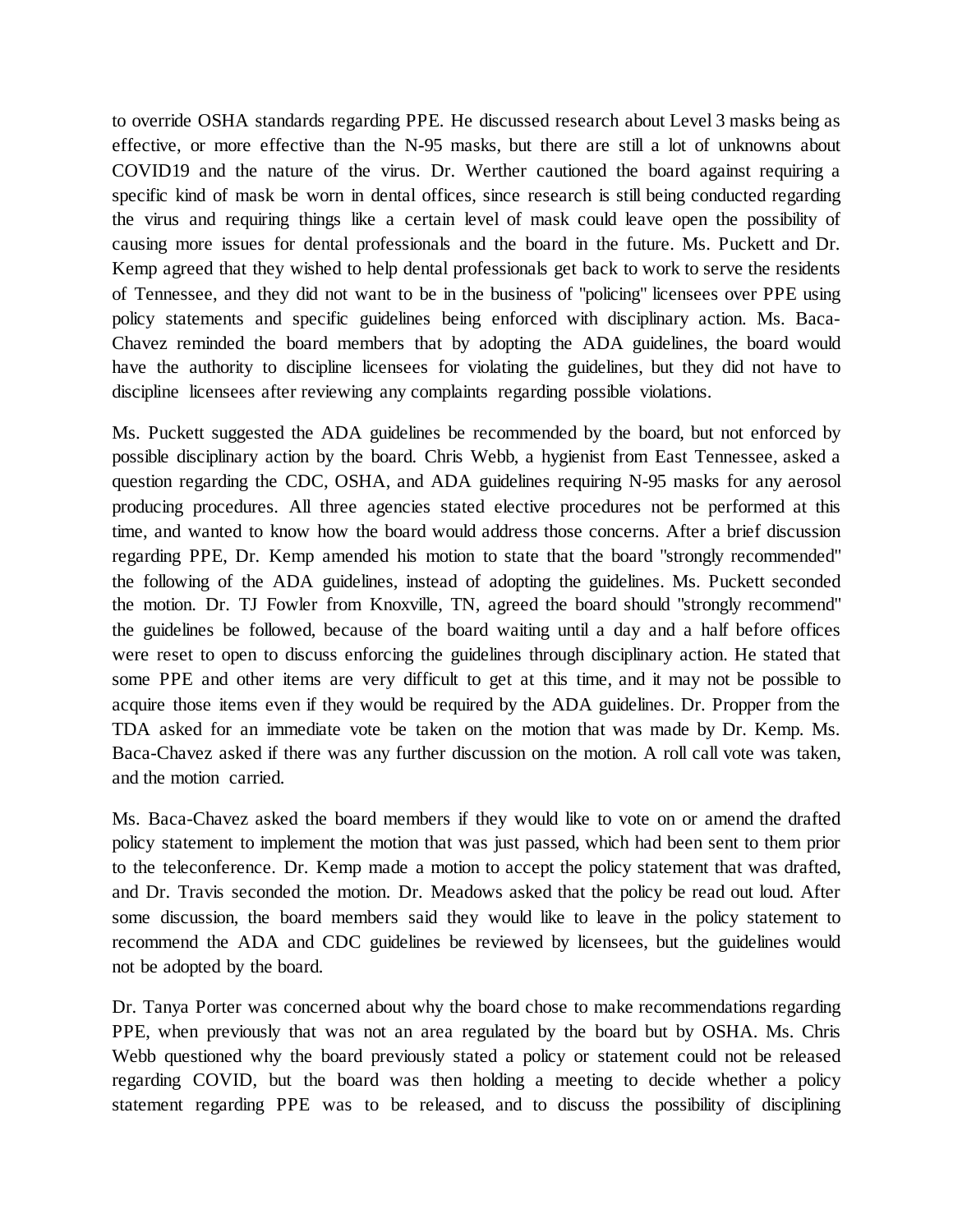licensees for violating PPE policies/guidelines. Dr. Propper agreed the board would be right to recommend the following of the ADA guidelines, so dental offices would be able to open safely. She also requested the draft policy statement be read so that all individuals joining the call would be able to hear what has been drafted. Dr. Meadows replied to Ms. Webb's question, stating the board was not making guidelines, merely recommending the guidelines written by the ADA and CDC for the dental profession. Dr. Travis read the drafted policy statement for attendees on the call. Dr. Larry Tragesse wished to have the wording in those guidelines not accepted by the board, which stated "elective procedures" should not be conducted at this time. He believes that would hinder the ability of dental professionals to go back to work, due to differing interpretations of what "elective care" includes. Ms. Cindy Godfrey, the president of the TDHA, agreed with the previous speaker that licensees provide essential care to patients, and the wording of "elective care" not be accepted by the board's policy statement. Dr. Kemp amended his motion to remove the CDC from the policy statement draft, and only recommend reviewing the ADA guidelines and the TN Department of Health webpages for guidelines regarding how to practice safely upon opening dental offices. Ms. Puckett seconded the motion. Ms. Webb disagreed, stating "elective care" was listed in more than just the CDC guidelines, and was in the ADA and OSHA guidelines as well. Dr. Tragesser suggested that the board substitute the word "essential" for "elective" in any of the guidelines that are being used by the board as recommendations. Dr. Paul McCord thinks the governor's office wants the board to support the ADA tool kit, and recommend it be followed by licensees, so offices can re-open safely when the executive order expires. He said the governor is likely not concerned about whether or not the board will discipline for violations of the ADA guidelines. Dr. Propper agreed with Dr. McCord. Ms Puckett stated Dr. Kemp's motion in fact was supporting the recommendation of following the ADA guidelines, and did not discuss disciplinary action. Dr. Kemp agreed with Dr. McCord that dental offices would be able to open if the ADA guidelines were recommended by the board in a policy statement during the teleconference. Dr. Kemp amended his motion wished to remove the last paragraph in reference to disciplinary action in the policy statement. Ms. Puckett seconded the seconded motion. The board meeting had to be stopped again due to the background noise from callers who had not muted their phones, and were playing music or having conversations while on the line. A roll call vote was taken, and the motion passed. Dr. Travis requested that all Tennessee dental professionals receive an email with the new policy statement. Ms. Baca-Chavez agreed, and would ensure an email went out with the new policy statement, with it also being posted on the Board webpage.

Dr. Meadows stated if there was no other discussion, he would like a motion to adjourn the meeting. An unidentified caller asked if there was room for public comments and questions. Several board members commented the last hour and forty-five minutes was already open for public comments and questions. The caller wish to discuss some information with the board to be considered when making amendments to the policy statement, and began to discuss how many licensed dental professionals in the state of Tennessee. Dr. Kemp asked the caller to identify themselves, and in response the caller stated she is a hygienist in the Knoxville area. Dr. Travis